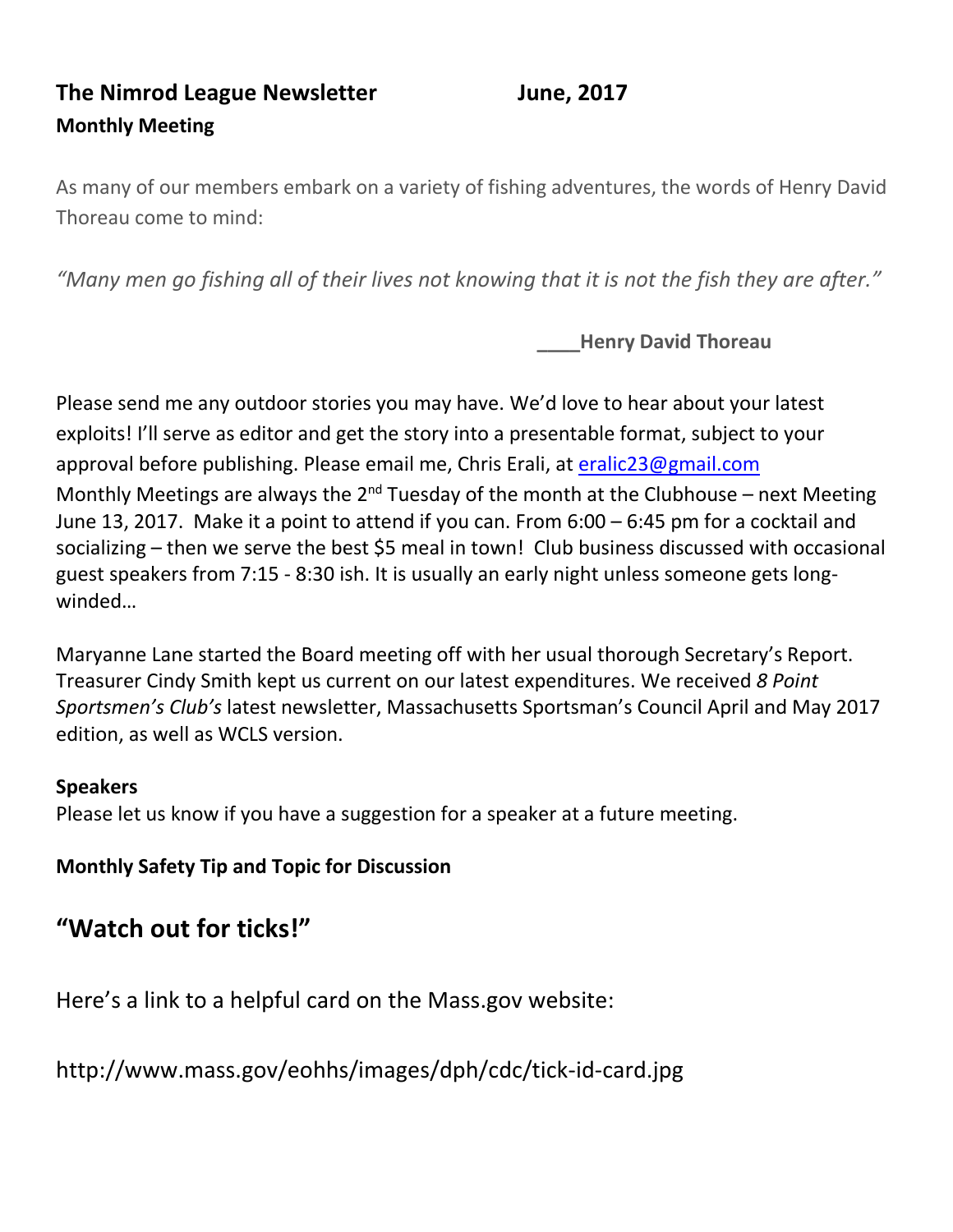

And while we're on the subject. We're taking recommendations for preventative measures and practices for our dogs and us. Be extra aware on warm days. Use Deet and other repellents. Follow all instructions and warning labels. AND do a tick check when you come out of the woods or field. Be aware there is a new virus that has been diagnosed this year. Lyme isn't the only one!

If you have any tips or suggestions in the battle against these little critters, including dealing with them on our own person, please send them in! Email: [eralic23@gmail.com](mailto:eralic23@gmail.com)

#### **New Business**

The Board discussed the possibility of a plant sale. Timing and scheduling seems to be an issue. Our gas grill is getting old and the options of rebuilding versus a new one was discussed. A Weber 4 or 6 burner grill is \$800.00 to \$1000.00. No decision yet, as pricing for rebuilding will be researched. A request for 6 steam pans was discussed. At this year's game dinner, we held meals in the oven rather than steam pans and that affected the quality of the food. Steam setups are \$35.00 apiece. No decision has yet been made. The dishwasher needs maintenance. The water temperature is not up to standards on the rinse cycle. This will be taken care of as soon as possible.

## **Membership**

We had 3 applications this month. All will be voted on at our next general meeting. They are Robert Chamberlain from Jefferson, Linda Brewer of Rutland, and Connor Grady of Hubbardston. To all of our 3 new prospective members, please join us on our next general monthly meeting, June 13 when we welcome you to our club.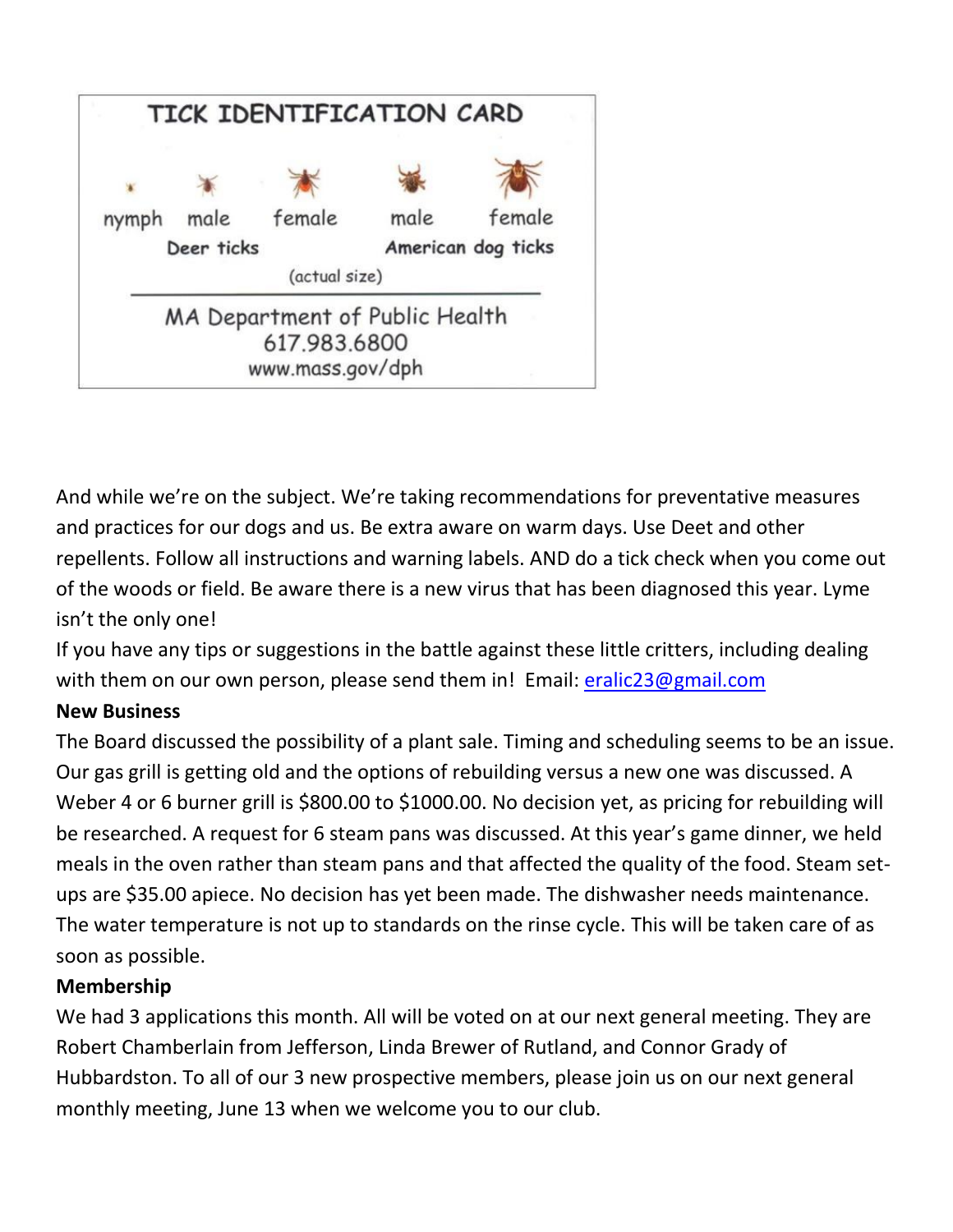## **Board of Trustees**

More information will be forthcoming.

# **Trap/Skeet**

We're hoping for a good night of weather! It has been rainy and that has certainly put a damper on Thursday nights. We'll see if our luck changes this week?

Remember, Trap and Skeet is every Thursday night from 6:00 PM to 9:00 PM. It's open to the public, so bring a friend and join in a night of good fellowship and shooting.

## **Kitchen**

The kitchen has been kept clean by users during a very busy schedule of events including the IBO Tournament and our Game Dinner. Thanks to our member volunteers for doing such an excellent job.

## **Game Dinner**

Our May 20 Game Dinner was sold out and enjoyed by our members and guests. Several new items were big hits and we will serve them again at future dinners if we receive as many generous donations as we did for this dinner. However, our freezers are empty now. Striped bass have started to run and we can start filling our larder anytime. Please leave donations in the kitchen freezer and notify Bruce Ebbeson at 508-853-1589. We also need any road kill deer, bear and moose. EJ (Eric Johansen), is our Road-Kill Chairman, you may call him at 508-829-6380, or more likely he may be recruiting you to help "pick up" an animal.

**We are still looking for someone to cook at our July General Meeting???**

# **Game Dinner Raffle Winners!**

First Prize went to Michael Peters! Alberto Santos took second prize, and Bob Davis was our third prize winner. Congratulations to all!

## **Rifle Range**

Thanks to many who have helped at our two work parties. Both parties, including this past Thursday night were well-attended. Thank you, volunteers! All the old cardboard has been removed and the new 30" X 30" cardboard is in place. Thanks also to the members respecting the area and being diligent about leaving the range better than when they arrived. People are cleaning up and properly using the shotgun area to the left. Many members have commented positively on the work that has been completed and how much improved the range has been looking! Kudos to all!

## **House**

Camera system will be checked and corrected if the camera position needs adjusting. Followup news will be coming.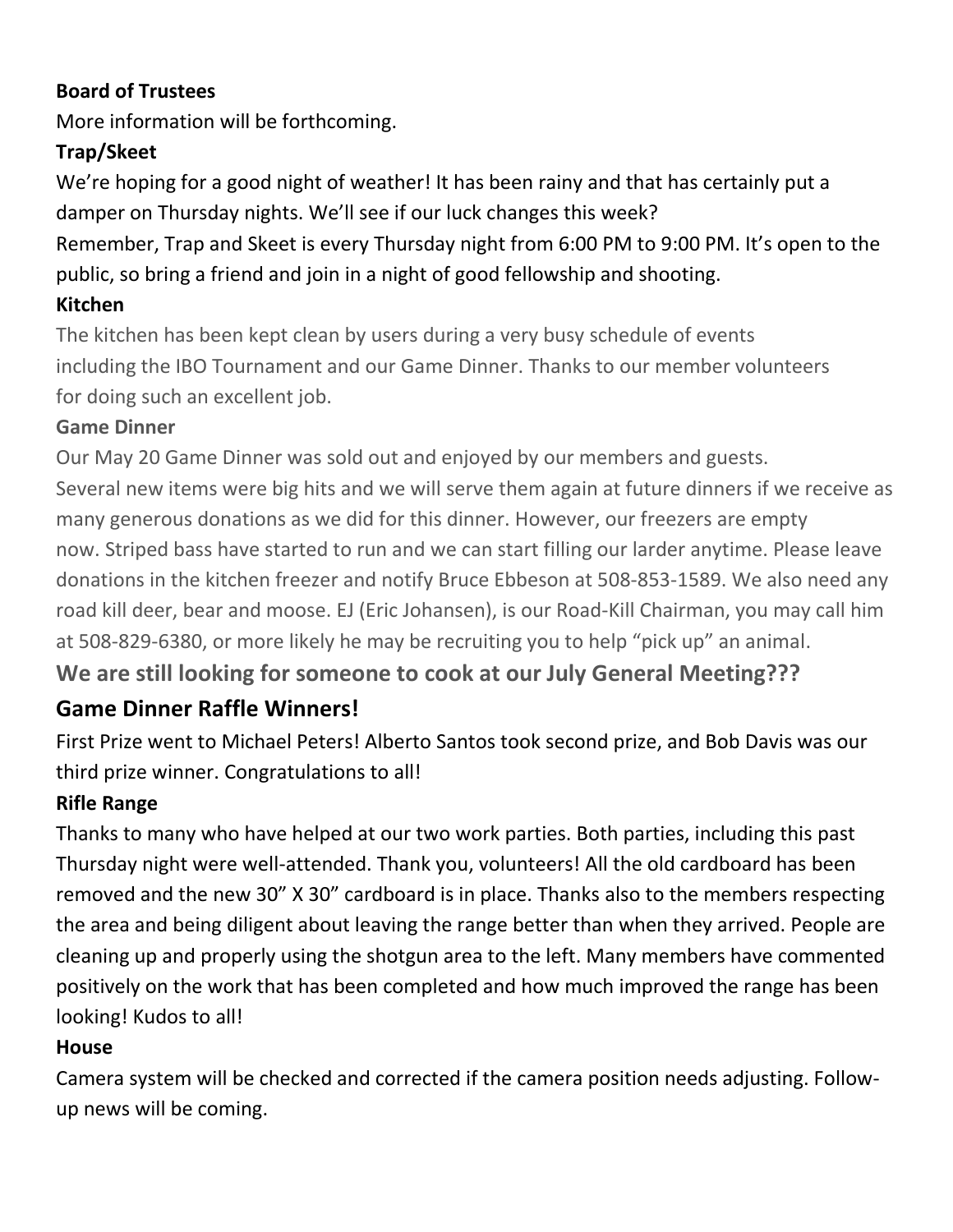#### **Executive Board**

This month's meeting adjourned at 9:12 PM. We aim for the newsletter to convey the highlights. E Board meetings are held at 7 PM the last Tuesday of the month. Members are welcome if you would like to come and observe our club's operation. Our membership can be very proud of the board and the time and effort that is made by everyone to keep our club running smoothly. Member concerns are always addressed. Many times, one board member will inform others that a single member voiced a certain matter that he/she found troubling. Our club can rest assured that any points brought up by a member are ALWAYS brought to the attention of the entire board.

#### **Special Committee (Scholarship)**

We have just one application from Jacob Van Hillo.

#### **Grounds**

Our May 21<sup>st</sup> clean-up day went very well. A new picnic table was built, mulch was spread, brush was cut, maintenance on machinery, and a general sprucing up was the order of the day. We removed some scrap lumber from the rifle range. The club really needs to find a better place to store extra lumber. Many thanks to the volunteers! On that subject, most of the people who showed up were either E Board members or members of their families. It is imperative that we get more of our membership involved in helping the various committees through volunteering. The general feeling is that there are just a few members who are always doing all the work. Please understand that this is not by choice! The committee chair people would love to have extra help join in their various projects. Even better, particularly for Grounds, would be for someone to help on a regular basis. Thank you for your consideration of this matter.

We have also been informed that we need to find another option for our trash. We have been under a residential account. We generate far beyond the amount allowable for a residential account and Waste Management has notified us of our change in status. We have been getting a break on price for quite a while. We can get a 6-yard dumpster that will hold the equivalent of 6 barrels for approximately \$184.00 per month. We do have a line item in the budget for a dumpster. A motion was made and seconded to get the dumpster. Discussion followed regarding a location for the dumpster. Concerns about wires interfering with the collection process, having it within purview of the camera system, and not making it convenient for someone from outside the club to take advantage of it were all discussed. We will be able to lock it and Waste Management would have a key. A vote was taken and the issue passed unanimously. The hope is it will arrive by Tuesday, June 6, 2017.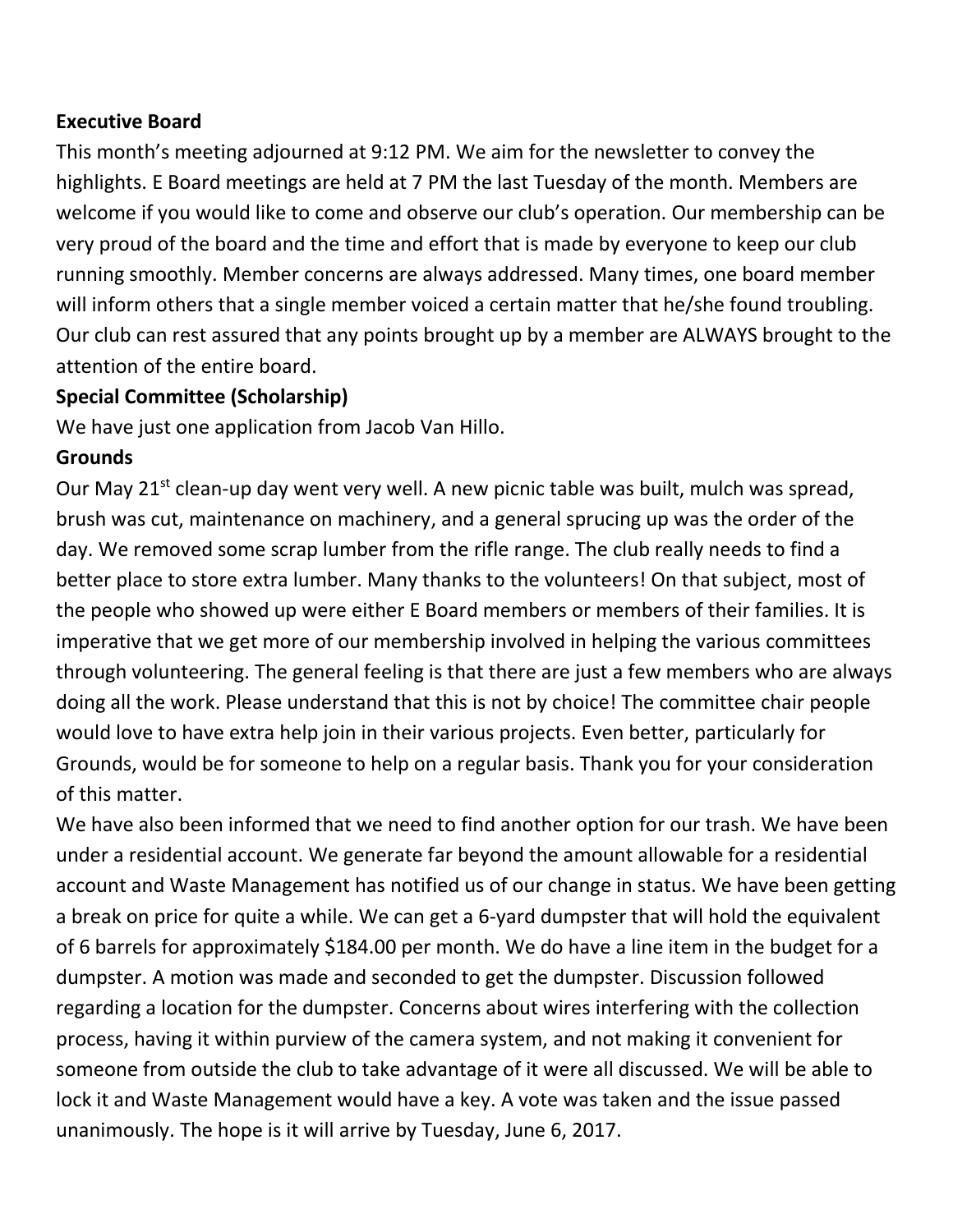#### **Finance**

The market fluctuates as we all know. Smart investors stay the course.

#### **Bar**

Thanks to all who helped cover for the Game Dinner. One issue was raised in that we were short on cold water at the dinner. Plenty of water had been put in the cooler, but it was determined that a portion of it was used prior, due to a miscommunication of its intended use. **Birds**

No report.

#### **Revenue**

## **Special Committee: 30 Guns in 30 Days**

Our fundraiser "30 Guns in 30 Days," has begun. Tickets are available for all members to sell. Please contact Ralph Cochran or Greg McIntyre for tickets. Cabela's will be our source for the prizes. We are selling 1,000 tickets for a chance to win gift cards for \$14,000 worth of guns. This year we have 7 months to sell tickets. We need to sell 500 tickets to break even. Finally, it is possible to win more than once. If a ticket is drawn, it will be returned to the barrel. This was a successful fundraiser last year and we did **not** sell all 1,000 tickets. We have an opportunity to make this a great producer of revenue. Good luck! Sell those tickets!

## **Archery**

The IBO shoot was a rousing success! We had 156 shooters which resulted in a net of \$4,300.00 for the club. Great job Tina and all her help! This was followed this past Sunday, June 5, with the Safari League Shoot. We also have another event coming up called a Trail Shoot. This one is scheduled for July 15, 2017 and there is a pre-registration. It will be a known yardage shoot. Please contact Tina or Jason for more information. Please remember that the 3D League is ongoing. It is every Monday at 6 PM and runs for 3 more weeks. Many thanks to Richard Schmidt and Mark Blanchard for repairs, new signs and maps of our Field Archery course. Archery extends out its greatest appreciation to all of those who have volunteered, as that has made this busy time run so smoothly!

The current plan is to continue with having 3 major shoots this year, like what we have done now for the past several years which require the Rifle Range to be closed.

In addition, the Archery co-chairs are working with a club member who is a Level 2 coach and teaches lessons with the S3DA Organization. Potentially, there could be instruction for a nominal fee for our membership. The Board and the Committee are also considering the feasibility of two other activities. One is a weeklong Summer Camp this summer, and also, the